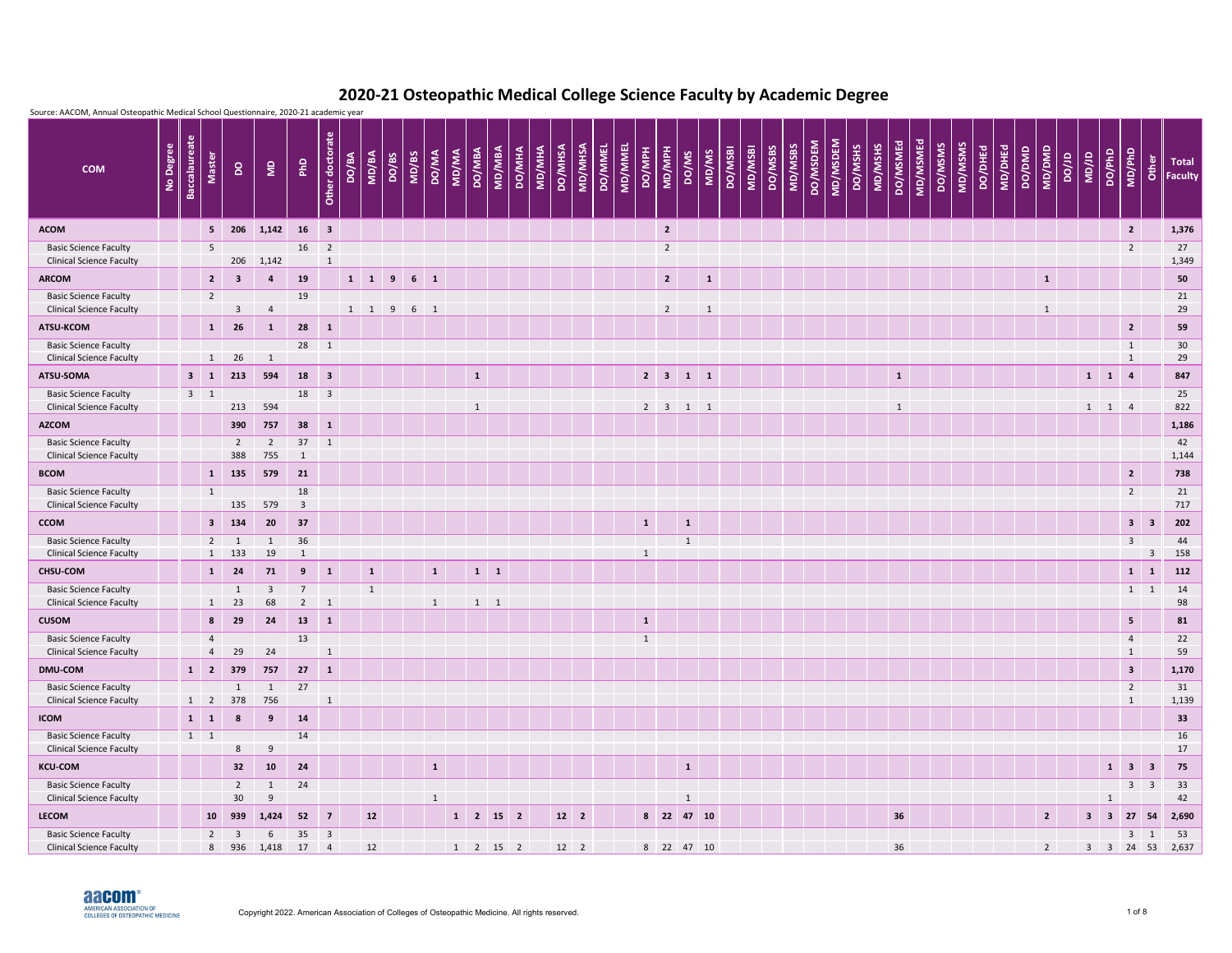

|                                                                 | Source: AACOM, Annual Osteopathic Medical School Questionnaire, 2020-21 academic year |                      |                   |                |                                    |                  |                                |       |       |              |       |                |                               |             |        |        |                |                 |                |                |                 |                |                             |                |         |         |                           |          |          |         |         |          |              |         |         |                |         |        |                |             |                   |                          |                      |                                |                                    |
|-----------------------------------------------------------------|---------------------------------------------------------------------------------------|----------------------|-------------------|----------------|------------------------------------|------------------|--------------------------------|-------|-------|--------------|-------|----------------|-------------------------------|-------------|--------|--------|----------------|-----------------|----------------|----------------|-----------------|----------------|-----------------------------|----------------|---------|---------|---------------------------|----------|----------|---------|---------|----------|--------------|---------|---------|----------------|---------|--------|----------------|-------------|-------------------|--------------------------|----------------------|--------------------------------|------------------------------------|
| <b>COM</b>                                                      | No Degree                                                                             | <b>Baccalaureate</b> | <b>Master</b>     | $\overline{a}$ | $\epsilon$                         | PhD              | ate<br>Other docto             | DO/BA | MD/BA | DO/BS        | MD/BS | <b>DO/MA</b>   | <b>DO/MBA</b><br><b>AN/QM</b> | MD/MBA      | DO/MHA | MD/MHA | <b>DO/MHSA</b> | MD/MHSA         | <b>DO/MMEL</b> | <b>MD/MMEL</b> | <b>PO/MPH</b>   | MD/MPH         | DO/MS                       | MD/MS          | DO/MSBI | MD/MSBI | MD/MSBS<br><b>DO/MSBS</b> | DO/MSDEM | MD/MSDEM | DO/MSHS | MD/MSHS | DO/MSMEd | MD/MSMEd     | DO/MSMS | MD/MSMS | <b>DO/DHEd</b> | MD/DHEd | DO/DMD | MD/DMD         | ar/oa       | UD/1D             | DO/PhD                   | MD/PhD<br>Other      |                                | <b>Total</b><br><b>Faculty</b>     |
| <b>LECOM Bradenton</b>                                          |                                                                                       |                      |                   | 8 919          | 1,393                              | 28               | $\overline{4}$                 |       | 10    |              |       |                | $1 \quad 2 \quad 13 \quad 2$  |             |        |        |                | 10 <sup>2</sup> |                |                |                 |                | 6 20 46 9                   |                |         |         |                           |          |          |         |         | 33       |              |         |         |                |         |        | $2^{\circ}$    |             |                   |                          |                      |                                | 3 3 22 36 2,572                    |
| <b>Basic Science Faculty</b><br><b>Clinical Science Faculty</b> |                                                                                       |                      | 8                 | 919            | $\mathbf{1}$<br>1,392              | 12<br>16         | $\overline{4}$                 |       | 10    |              |       |                | $1 \quad 2 \quad 13 \quad 2$  |             |        |        |                | 10 <sub>2</sub> |                |                |                 | 1<br>6 19 46   |                             | 1<br>8         |         |         |                           |          |          |         |         | 33       |              |         |         |                |         |        | $\overline{2}$ |             | $\mathbf{3}$      | $\overline{\phantom{a}}$ | 22                   | 1<br>35                        | 16<br>2,556                        |
| LMU-DCOM                                                        |                                                                                       |                      |                   | 264            | 693                                | 23               | $\overline{\mathbf{2}}$        |       |       |              |       |                |                               |             |        |        |                |                 |                |                |                 |                |                             |                |         |         |                           |          |          |         |         |          |              |         |         |                |         |        |                |             |                   |                          |                      | $\mathbf{3}$                   | 985                                |
| <b>Basic Science Faculty</b><br><b>Clinical Science Faculty</b> |                                                                                       |                      |                   | 264            | $\overline{2}$<br>691              | 23               | $\overline{2}$                 |       |       |              |       |                |                               |             |        |        |                |                 |                |                |                 |                |                             |                |         |         |                           |          |          |         |         |          |              |         |         |                |         |        |                |             |                   |                          |                      | $\overline{2}$<br>$\mathbf{1}$ | 29<br>956                          |
| <b>LUCOM</b>                                                    |                                                                                       |                      | $\overline{2}$    | 12             | 17                                 | $20 \t 1$        |                                |       |       |              |       |                |                               |             |        |        |                |                 |                |                |                 |                |                             |                |         |         |                           |          |          |         |         |          |              |         |         |                |         |        |                |             |                   |                          |                      |                                | 52                                 |
| <b>Basic Science Faculty</b>                                    |                                                                                       |                      | $\overline{2}$    |                | 1                                  | 20               |                                |       |       |              |       |                |                               |             |        |        |                |                 |                |                |                 |                |                             |                |         |         |                           |          |          |         |         |          |              |         |         |                |         |        |                |             |                   |                          |                      |                                | 23                                 |
| <b>Clinical Science Faculty</b><br><b>MSUCOM</b>                |                                                                                       |                      |                   | 12             | 16<br>76 203 2,682 1,352           | 101 116 4        | 1                              |       |       | 1 18 6 4 1 5 |       |                |                               |             |        |        |                |                 |                |                |                 |                | 11 4 17 7                   |                |         |         |                           |          |          |         |         |          |              |         |         |                |         |        |                |             | $1 \quad 2 \quad$ |                          | $9$ 11 2             |                                | 29<br>4,633                        |
| <b>Basic Science Faculty</b>                                    |                                                                                       |                      |                   | $2 \quad 1$    | 14                                 | 62               | $\overline{4}$                 |       |       |              |       |                |                               |             |        |        |                |                 |                |                |                 |                |                             |                |         |         |                           |          |          |         |         |          |              |         |         |                |         |        |                |             |                   | $1 \quad 2$              |                      |                                | 86                                 |
| <b>Clinical Science Faculty</b>                                 |                                                                                       |                      |                   |                | 76 201 2,681 1,338                 |                  | 39 112 4                       |       | 1 18  |              | 6     | $\overline{4}$ | $1 \quad 5$                   |             |        |        |                |                 |                |                |                 |                | 11 4 17 7                   |                |         |         |                           |          |          |         |         |          |              |         |         |                |         |        |                | $1 \quad 2$ |                   | 8                        | 9                    | $\overline{2}$                 | 4,547                              |
| <b>MU-COM</b>                                                   |                                                                                       |                      |                   | 2 149          | 662                                | 14               | 8                              |       |       |              |       |                |                               |             |        |        |                |                 |                |                |                 |                |                             |                |         |         |                           |          |          |         |         |          |              |         |         |                |         |        |                |             |                   |                          |                      |                                | 835                                |
| <b>Basic Science Faculty</b>                                    |                                                                                       |                      | $\mathbf{1}$<br>1 | 149            | 1<br>661                           | 13               | $\mathbf{1}$                   |       |       |              |       |                |                               |             |        |        |                |                 |                |                |                 |                |                             |                |         |         |                           |          |          |         |         |          |              |         |         |                |         |        |                |             |                   |                          |                      |                                | 16<br>819                          |
| <b>Clinical Science Faculty</b><br><b>NSU-KPCOM</b>             |                                                                                       |                      | $\mathbf{1}$      | 225            | 407                                | $\sqrt{1}$<br>23 | $\overline{7}$<br>57           |       |       |              |       |                |                               | $1 \quad 1$ |        |        |                |                 |                |                | $7 \quad 5$     |                |                             |                |         |         |                           |          |          |         |         |          |              |         |         |                |         |        |                |             |                   | $1 \quad 9$              |                      |                                | 737                                |
| <b>Basic Science Faculty</b>                                    |                                                                                       |                      | 1                 | $\overline{4}$ | $\overline{4}$                     | 18               | $\overline{2}$                 |       |       |              |       |                |                               |             |        |        |                |                 |                |                |                 |                |                             |                |         |         |                           |          |          |         |         |          |              |         |         |                |         |        |                |             |                   |                          | $\overline{4}$       |                                | 33                                 |
| <b>Clinical Science Faculty</b>                                 |                                                                                       |                      |                   | 221            | 403                                | $5^{\circ}$      | 55                             |       |       |              |       |                |                               | $1 \quad 1$ |        |        |                |                 |                |                | 7 <sub>5</sub>  |                |                             |                |         |         |                           |          |          |         |         |          |              |         |         |                |         |        |                |             |                   | $1 \quad 5$              |                      |                                | 704                                |
| <b>NYITCOM</b>                                                  |                                                                                       |                      |                   | 378            | 771                                | 47               | $\overline{\mathbf{5}}$        |       |       |              |       |                |                               | $2 \mid 1$  |        |        |                |                 |                |                | $2 \quad 3$     |                |                             | $\overline{2}$ |         |         |                           |          |          |         |         |          |              |         |         |                |         |        |                |             |                   | $2 \mid 5$               |                      | $8\phantom{1}$                 | 1,226                              |
| <b>Basic Science Faculty</b><br><b>Clinical Science Faculty</b> |                                                                                       |                      |                   |                | 378 771 11                         | 36               | $\mathbf{1}$<br>$\overline{4}$ |       |       |              |       |                |                               | $2 \quad 1$ |        |        |                |                 |                |                | $2 \quad 3$     |                | $\overline{\phantom{a}}$ 2  |                |         |         |                           |          |          |         |         |          |              |         |         |                |         |        |                |             |                   |                          | $\overline{3}$       |                                | 40<br>$2 \mid 2 \mid 8 \mid 1,186$ |
| <b>OSU-COM</b>                                                  |                                                                                       |                      |                   | 1 370          | 300                                | 56 11            |                                |       |       |              |       |                |                               |             |        |        |                |                 |                |                |                 |                |                             |                |         |         |                           |          |          |         |         |          |              |         |         |                |         |        |                |             |                   |                          |                      |                                | 738                                |
| <b>Basic Science Faculty</b>                                    |                                                                                       |                      |                   | $1 \quad 5$    | $\overline{1}$                     | 41               |                                |       |       |              |       |                |                               |             |        |        |                |                 |                |                |                 |                |                             |                |         |         |                           |          |          |         |         |          |              |         |         |                |         |        |                |             |                   |                          |                      |                                | 48                                 |
| <b>Clinical Science Faculty</b>                                 |                                                                                       |                      |                   | 365            | 299                                | 15 11            |                                |       |       |              |       |                |                               |             |        |        |                |                 |                |                |                 |                |                             |                |         |         |                           |          |          |         |         |          |              |         |         |                |         |        |                |             |                   |                          |                      |                                | 690                                |
| <b>OU-HCOM</b>                                                  |                                                                                       |                      |                   |                | 3 14 1,038 1,461                   | 89 7             |                                |       |       |              |       |                |                               | $1 \quad 1$ |        |        |                | $\mathbf{1}$    |                |                |                 |                | $3 \quad 4 \quad 1 \quad 3$ |                |         |         |                           |          |          |         |         |          | $\mathbf{1}$ |         |         |                |         |        |                |             |                   |                          | $6 \quad 2 \quad 27$ |                                | 2,662                              |
| <b>Basic Science Faculty</b><br><b>Clinical Science Faculty</b> |                                                                                       |                      |                   |                | $\overline{3}$<br>3 14 1,038 1,458 | 63<br>26         | $\overline{7}$                 |       |       |              |       |                |                               | $1 \quad 1$ |        |        |                | $\mathbf{1}$    |                |                | 3 <sup>1</sup>  | $\overline{4}$ | $1 \quad 3$                 |                |         |         |                           |          |          |         |         |          | $\mathbf{1}$ |         |         |                |         |        |                |             |                   | 6 <sup>1</sup>           | $\overline{2}$       | 27                             | 68<br>2,594                        |
| <b>PCOM</b>                                                     |                                                                                       |                      | $1 \quad 1$       |                | 926 1,013 24                       |                  |                                |       |       |              |       |                | $\mathbf{1}$                  |             |        |        |                |                 |                |                | 3 <sup>7</sup>  |                | $\overline{2}$              |                |         |         |                           |          |          |         |         |          |              |         |         |                |         |        |                |             |                   |                          | $3 \qquad 14$        |                                | 1,988                              |
| <b>Basic Science Faculty</b><br><b>Clinical Science Faculty</b> |                                                                                       |                      | $1 \quad 1$       |                | 926 1,013                          | 24               |                                |       |       |              |       |                | $\mathbf{1}$                  |             |        |        |                |                 |                |                | $\mathbf{3}$    |                | $\overline{2}$              |                |         |         |                           |          |          |         |         |          |              |         |         |                |         |        |                |             |                   |                          | 3 <sup>1</sup>       | 14                             | 29<br>1,959                        |
| <b>PCOM Georgia</b>                                             |                                                                                       |                      |                   | 162            | 361                                | 15               |                                |       |       |              |       |                |                               |             |        |        |                |                 |                |                | $6\overline{6}$ |                |                             |                |         |         |                           |          |          |         |         |          |              |         |         |                |         |        |                |             |                   |                          | $\overline{2}$       | 6                              | 552                                |
| <b>Basic Science Faculty</b>                                    |                                                                                       |                      |                   | 1              | $\overline{2}$                     | 13               |                                |       |       |              |       |                |                               |             |        |        |                |                 |                |                |                 |                |                             |                |         |         |                           |          |          |         |         |          |              |         |         |                |         |        |                |             |                   |                          | $1\quad 2$           |                                | 19                                 |
| <b>Clinical Science Faculty</b>                                 |                                                                                       |                      |                   | 161            | 359                                | $\overline{2}$   |                                |       |       |              |       |                |                               |             |        |        |                |                 |                |                | $6\phantom{.}6$ |                |                             |                |         |         |                           |          |          |         |         |          |              |         |         |                |         |        |                |             |                   |                          | $1 \quad 4$          |                                | 533                                |
| <b>PCOM South Georgia</b>                                       |                                                                                       |                      | $\vert$ 1         | 5              | $\overline{7}$                     | 11               |                                |       |       |              |       |                |                               |             |        |        |                |                 |                |                |                 |                | $\mathbf{1}$                |                |         |         |                           |          |          |         |         |          |              |         |         |                |         |        |                |             |                   | 1                        |                      | $\mathbf{1}$                   | 27                                 |
| <b>Basic Science Faculty</b><br><b>Clinical Science Faculty</b> |                                                                                       |                      | $\overline{1}$    | 5 <sub>5</sub> | $\mathbf{1}$<br>6                  | 11               |                                |       |       |              |       |                |                               |             |        |        |                |                 |                |                |                 |                | $\mathbf{1}$                |                |         |         |                           |          |          |         |         |          |              |         |         |                |         |        |                |             |                   | 1                        |                      | $\mathbf{1}$                   | 14<br>13                           |
| PNWU-COM                                                        |                                                                                       |                      |                   | 384            | 840                                | 25 37            |                                |       |       |              |       |                | $\mathbf{1}$                  |             |        |        |                |                 |                |                | $\overline{2}$  |                |                             |                |         |         |                           |          |          |         |         |          |              |         |         |                |         |        |                |             |                   |                          | $1 \quad 5 \quad 3$  |                                | 1,298                              |
| <b>Basic Science Faculty</b>                                    |                                                                                       |                      |                   |                |                                    | 13               | $5\phantom{.0}$                |       |       |              |       |                |                               |             |        |        |                |                 |                |                |                 |                |                             |                |         |         |                           |          |          |         |         |          |              |         |         |                |         |        |                |             |                   |                          |                      |                                | 18                                 |
| <b>Clinical Science Faculty</b>                                 |                                                                                       |                      |                   | 384            | 840                                | 12 32            |                                |       |       |              |       |                | $\mathbf{1}$                  |             |        |        |                |                 |                |                | $\overline{2}$  |                |                             |                |         |         |                           |          |          |         |         |          |              |         |         |                |         |        |                |             |                   |                          |                      |                                | $1 \quad 5 \quad 3 \quad 1,280$    |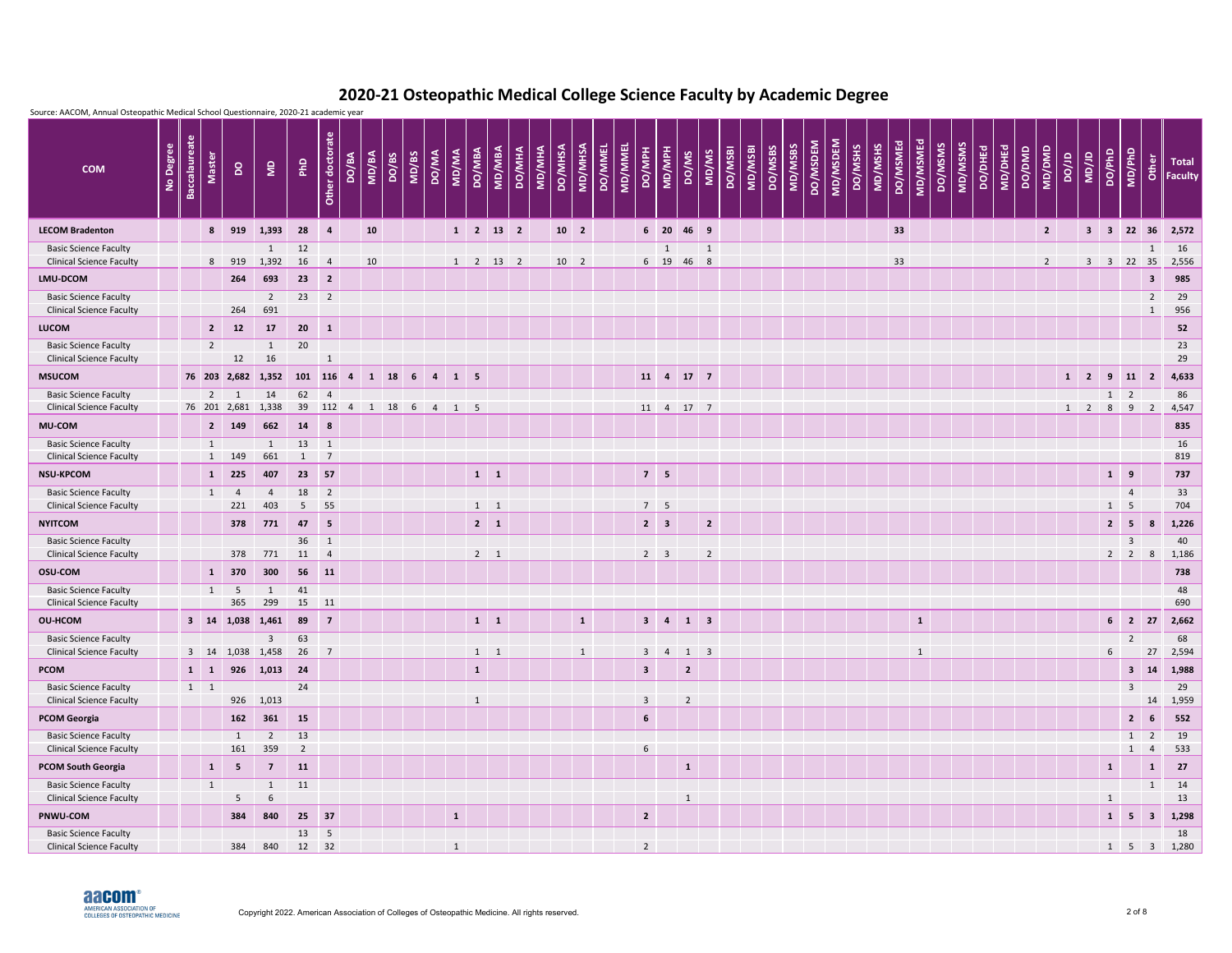

| Source: AACOM, Annual Osteopathic Medical School Questionnaire, 2020-21 academic year |           |                      |                         |                |                                         |                          |                    |                |            |                       |       |              |                     |                |                  |               |                |              |         |                |               |                     |                             |                |         |         |                |         |          |          |         |                     |          |         |         |         |         |        |        |              |              |              |                              |              |                         |
|---------------------------------------------------------------------------------------|-----------|----------------------|-------------------------|----------------|-----------------------------------------|--------------------------|--------------------|----------------|------------|-----------------------|-------|--------------|---------------------|----------------|------------------|---------------|----------------|--------------|---------|----------------|---------------|---------------------|-----------------------------|----------------|---------|---------|----------------|---------|----------|----------|---------|---------------------|----------|---------|---------|---------|---------|--------|--------|--------------|--------------|--------------|------------------------------|--------------|-------------------------|
| <b>COM</b>                                                                            | No Degree | <b>Baccalaureate</b> | <b>Master</b>           | $\mathsf{S}$   | $\epsilon$                              | PhD                      | ate<br>Other docto | DO/BA          | MD/BA      | DO/BS                 | MD/BS | <b>DO/MA</b> | MD/MA               | <b>DO/MBA</b>  | MD/MBA<br>DO/MHA | <b>MD/MHA</b> | <b>DO/MHSA</b> | MD/MHSA      | DO/MMEL | <b>MD/MMEL</b> | <b>PO/MPH</b> | MD/MPH              | DO/MS                       | MD/MS          | DO/MSBI | MD/MSBI | <b>DO/MSBS</b> | MD/MSBS | DO/MSDEM | MD/MSDEM | DO/MSHS | DO/MSMEd<br>MD/MSHS | MD/MSMEd | DO/MSMS | MD/MSMS | DO/DHEd | MD/DHEd | DO/DMD | MD/DMD | <b>ar/oa</b> | <b>UD/JD</b> | DO/PhD       | MD/PhD                       | <b>Other</b> | <b>Total</b><br>Faculty |
| RowanSOM                                                                              |           | $2 \mid 1$           | 28                      | 539            | 403                                     | 101 33                   |                    |                |            |                       |       | $\mathbf{1}$ |                     | $2 \quad 1$    |                  |               |                |              |         |                | $\mathbf{1}$  |                     | $1 \quad 1$                 |                |         |         |                |         |          |          |         |                     |          |         |         |         |         |        |        | $\mathbf{1}$ |              | $2 \mid 5$   |                              |              | 1,122                   |
| <b>Basic Science Faculty</b>                                                          |           |                      | 1                       |                |                                         | 70                       | $\mathbf{1}$       |                |            |                       |       |              |                     |                |                  |               |                |              |         |                |               |                     |                             | $\mathbf{1}$   |         |         |                |         |          |          |         |                     |          |         |         |         |         |        |        |              |              |              |                              |              | 73                      |
| <b>Clinical Science Faculty</b>                                                       |           | $2 \mid 1$           | 27                      | 539            | 403                                     | 31                       | 32                 |                |            |                       |       | $\mathbf{1}$ |                     | $2 \quad 1$    |                  |               |                |              |         |                | $\mathbf{1}$  |                     | $\mathbf{1}$                |                |         |         |                |         |          |          |         |                     |          |         |         |         |         |        |        | $\mathbf{1}$ |              | $2 \quad 5$  |                              |              | 1,049                   |
| <b>RVUCOM</b><br><b>Basic Science Faculty</b>                                         |           |                      | $\mathbf{1}$            | 5              | $\overline{\mathbf{3}}$                 | 28                       | $\mathbf{1}$       | $\overline{7}$ |            | $5 \quad 21 \quad 17$ |       |              | $\mathbf{1}$        |                |                  |               |                |              |         |                |               |                     | $1 \quad 1$                 |                |         |         |                |         |          |          |         |                     |          |         |         |         |         |        |        |              |              | $2 \mid 1$   |                              | $\mathbf{1}$ | 95                      |
| <b>Clinical Science Faculty</b>                                                       |           |                      | 1                       | 5              | 1<br>$\overline{2}$                     | 28                       | $\mathbf{1}$       | $\overline{7}$ |            | 5 21 17               |       |              | $\mathbf{1}$        |                |                  |               |                |              |         |                |               |                     | $1 \quad 1$                 |                |         |         |                |         |          |          |         |                     |          |         |         |         |         |        |        |              |              |              | $2 \qquad 1 \qquad 1$        |              | 30<br>65                |
| SHSU-COM                                                                              |           |                      |                         | 8              | 8                                       | 14                       |                    |                |            |                       |       |              |                     |                |                  |               |                |              |         |                | $1 \quad 1$   |                     |                             | $\overline{2}$ |         |         |                |         |          |          |         |                     |          |         |         |         |         |        |        |              |              |              | $\overline{\mathbf{3}}$      |              | 37                      |
| <b>Basic Science Faculty</b>                                                          |           |                      |                         |                | $\overline{\mathbf{3}}$                 | 13                       |                    |                |            |                       |       |              |                     |                |                  |               |                |              |         |                |               |                     |                             | $\mathbf{1}$   |         |         |                |         |          |          |         |                     |          |         |         |         |         |        |        |              |              |              | $\overline{2}$               |              | 19                      |
| <b>Clinical Science Faculty</b><br><b>TouroCOM-NY</b>                                 |           |                      | $1 \quad 2$             | 8<br>219       | -5<br>535                               |                          | 22 13              |                |            |                       |       |              |                     | $\overline{a}$ |                  |               |                |              |         |                | $1 \quad 1$   | $2 \quad 9 \quad 1$ |                             | $\mathbf{1}$   |         |         |                |         |          |          |         |                     |          |         |         |         |         |        |        |              |              |              | $\mathbf{1}$<br>$5 \quad 10$ |              | 18<br>823               |
| <b>Basic Science Faculty</b>                                                          |           |                      | $1 \quad 2$             | $\overline{2}$ | 17                                      | 21                       | $\overline{7}$     |                |            |                       |       |              |                     |                |                  |               |                |              |         |                |               |                     |                             |                |         |         |                |         |          |          |         |                     |          |         |         |         |         |        |        |              |              |              | $1 \quad 2$                  |              | 53                      |
| <b>Clinical Science Faculty</b>                                                       |           |                      |                         | 217            | 518                                     | $\sim$ 1                 | 6                  |                |            |                       |       |              |                     |                | 4                |               |                |              |         |                | $2^{\circ}$   | $9 \quad 1$         |                             |                |         |         |                |         |          |          |         |                     |          |         |         |         |         |        |        |              |              |              | $\overline{4}$               | 8            | 770                     |
| <b>TUCOM-CA</b>                                                                       |           | $\mathbf{1}$         |                         | 427            | 714                                     | 16                       | 5                  |                |            |                       |       |              |                     |                |                  |               |                |              |         |                |               |                     | $\mathbf{1}$                |                |         |         |                |         |          |          |         |                     |          |         |         |         |         |        |        |              |              |              | 6 <sup>27</sup>              |              | 1,197                   |
| <b>Basic Science Faculty</b>                                                          |           | $\mathbf{1}$         |                         |                | $\overline{4}$                          | 15                       |                    |                |            |                       |       |              |                     |                |                  |               |                |              |         |                |               |                     |                             |                |         |         |                |         |          |          |         |                     |          |         |         |         |         |        |        |              |              |              |                              |              | 20                      |
| <b>Clinical Science Faculty</b><br><b>TUNCOM</b>                                      |           |                      | $\overline{\mathbf{3}}$ | 427<br>220     | 710<br>513                              | 27                       | -5<br>$\mathbf{1}$ |                |            |                       |       |              |                     |                |                  |               |                |              |         |                |               |                     | $\mathbf{1}$                |                |         |         |                |         |          |          |         |                     |          |         |         |         |         |        |        |              |              |              | 6 <sup>27</sup><br>$\vert$ 1 | 1            | 1,177<br>766            |
| <b>Basic Science Faculty</b>                                                          |           |                      | 1                       |                | $\overline{4}$                          | 23                       | 1                  |                |            |                       |       |              |                     |                |                  |               |                |              |         |                |               |                     |                             |                |         |         |                |         |          |          |         |                     |          |         |         |         |         |        |        |              |              |              | $\mathbf{1}$                 |              | 31                      |
| <b>Clinical Science Faculty</b>                                                       |           |                      | $2^{\circ}$             | 219            | 509                                     | $\overline{4}$           |                    |                |            |                       |       |              |                     |                |                  |               |                |              |         |                |               |                     |                             |                |         |         |                |         |          |          |         |                     |          |         |         |         |         |        |        |              |              |              |                              | $\mathbf{1}$ | 735                     |
| <b>UIWSOM</b>                                                                         |           |                      | 1                       | 151            | 763                                     | 19                       | 6                  |                |            |                       |       |              |                     |                | 3 <sup>2</sup>   |               |                | $\mathbf{1}$ |         |                | $2 \mid 4$    |                     | $2 \mid 1$                  |                |         |         |                |         |          |          |         |                     |          |         |         |         |         |        |        |              |              |              | $1 \quad 27$                 |              | 981                     |
| <b>Basic Science Faculty</b><br><b>Clinical Science Faculty</b>                       |           |                      | $\mathbf{1}$            | 151            | 763                                     | 19                       | 6                  |                |            |                       |       |              |                     |                |                  |               |                |              |         |                |               | 1                   | $2 \quad 3 \quad 2 \quad 1$ |                |         |         |                |         |          |          |         |                     |          |         |         |         |         |        |        |              |              |              | 1                            | 27           | 28<br>953               |
| <b>UNE COM</b>                                                                        |           |                      |                         | $9$ 192        | 312                                     | $29 \t 4$                |                    |                |            |                       |       |              |                     |                | 3 <sup>7</sup>   |               |                | $\mathbf{1}$ |         |                |               |                     |                             |                |         |         |                |         |          |          |         |                     |          |         |         |         |         |        |        |              |              |              | $1 \quad 7 \quad 10$         |              | 564                     |
| <b>Basic Science Faculty</b>                                                          |           |                      | 1                       |                | 1                                       | $23 \quad 2$             |                    |                |            |                       |       |              |                     |                |                  |               |                |              |         |                |               |                     |                             |                |         |         |                |         |          |          |         |                     |          |         |         |         |         |        |        |              |              |              | $\overline{3}$               |              | 30 <sup>°</sup>         |
| <b>Clinical Science Faculty</b>                                                       |           |                      |                         | 8 192          | 311                                     | 6                        | $\overline{2}$     |                |            |                       |       |              |                     |                |                  |               |                |              |         |                |               |                     |                             |                |         |         |                |         |          |          |         |                     |          |         |         |         |         |        |        |              |              |              | $1 \qquad 4 \qquad 10$       |              | 534                     |
| UNTHSC/TCOM                                                                           |           |                      | 11                      | 4              | $\overline{4}$                          | 48                       |                    |                | 7 6 4 22 9 |                       |       |              |                     | $4 \quad 1$    |                  |               |                |              |         |                |               | $3 \quad 1 \quad 4$ |                             |                |         |         |                |         |          |          |         |                     |          |         |         |         |         |        |        |              |              |              | $4 \quad 1 \quad 4$          |              | 137                     |
| <b>Basic Science Faculty</b><br><b>Clinical Science Faculty</b>                       |           |                      | 11                      | $\overline{4}$ | $\mathbf{1}$<br>$\overline{\mathbf{3}}$ | 34<br>14                 |                    |                | 7 6 4 22 9 |                       |       |              |                     | $4 \quad 1$    |                  |               |                |              |         |                |               | $3 \quad 1 \quad 4$ |                             |                |         |         |                |         |          |          |         |                     |          |         |         |         |         |        |        |              |              |              | $4$ 1 4                      |              | 35<br>102               |
| <b>UP-KYCOM</b>                                                                       |           |                      |                         | 349            | 639                                     |                          | $10 \quad 2$       |                |            |                       |       |              |                     | $1 \quad 1$    |                  |               |                |              |         |                | $2 \mid 4$    |                     |                             | 3 <sup>2</sup> |         |         |                |         |          |          |         |                     |          |         |         |         |         |        |        |              |              |              | $6 \quad 15$                 |              | 1,032                   |
| <b>Basic Science Faculty</b>                                                          |           |                      |                         |                | $\mathbf{1}$                            | $10 \quad 1$             |                    |                |            |                       |       |              |                     |                |                  |               |                |              |         |                |               | $\overline{1}$      |                             | $\mathbf{1}$   |         |         |                |         |          |          |         |                     |          |         |         |         |         |        |        |              |              |              | $\overline{2}$               |              | 16                      |
| <b>Clinical Science Faculty</b>                                                       |           |                      |                         | 349            | 638                                     |                          | $\mathbf{1}$       |                |            |                       |       |              |                     | $1 \quad 1$    |                  |               |                |              |         |                | $2 \quad 3$   |                     |                             | $\overline{2}$ |         |         |                |         |          |          |         |                     |          |         |         |         |         |        |        |              |              |              | 4 15                         |              | 1,016                   |
| <b>VCOM-Auburn</b>                                                                    |           |                      | $1 \quad 1$             |                | 976 3,886 13                            |                          |                    |                |            |                       |       |              | 2 1 2 5 7 1 1 4 7   |                |                  |               |                |              |         |                |               |                     | 5 18 3 20                   |                |         |         |                |         |          |          |         |                     |          |         |         |         |         |        |        |              |              | $6 \quad 35$ |                              |              | 4,994                   |
| <b>Basic Science Faculty</b><br><b>Clinical Science Faculty</b>                       |           | 1                    |                         | $1 \quad 1$    | 975 3,886                               | $\overline{\phantom{a}}$ | 11 2               |                |            |                       |       |              | 1 2 5 7 1 1 4 7     |                |                  |               |                |              |         |                |               |                     | 5 18 3 20                   |                |         |         |                |         |          |          |         |                     |          |         |         |         |         |        |        |              |              | 6 35         |                              |              | 15<br>4,979             |
| <b>VCOM-Carolinas</b>                                                                 |           |                      |                         | 2 980          | 3,888                                   | 12 3 1 2 5 7 1 1 4 7     |                    |                |            |                       |       |              |                     |                |                  |               |                |              |         |                |               |                     | 5 18 3 20                   |                |         |         |                |         |          |          |         |                     |          |         |         |         |         |        |        |              |              | $6 \quad 36$ |                              |              | 5,001                   |
| <b>Basic Science Faculty</b>                                                          |           |                      |                         | $1 \quad 1$    | $\overline{1}$                          | $11$ 1                   |                    |                |            |                       |       |              |                     |                |                  |               |                |              |         |                |               |                     |                             |                |         |         |                |         |          |          |         |                     |          |         |         |         |         |        |        |              |              | $1 \quad 1$  |                              |              | 17                      |
| <b>Clinical Science Faculty</b>                                                       |           |                      |                         | 1 979          | 3,887                                   | $\overline{1}$           |                    |                |            |                       |       |              | 2 1 2 5 7 1 1 4 7   |                |                  |               |                |              |         |                |               |                     | 5 18 3 20                   |                |         |         |                |         |          |          |         |                     |          |         |         |         |         |        |        |              |              | $5 \quad 35$ |                              |              | 4,984                   |
| VCOM-Louisiana                                                                        |           |                      |                         |                | 970 3,882 11 3 1 2 5 7 1 1 4 7          |                          |                    |                |            |                       |       |              |                     |                |                  |               |                |              |         |                |               |                     | 5 18 4 20                   |                |         |         |                |         |          |          |         |                     |          |         |         |         |         |        |        |              |              | $5 \quad 35$ |                              |              | 4,981                   |
| <b>Basic Science Faculty</b><br><b>Clinical Science Faculty</b>                       |           |                      |                         |                | 970 3,882                               |                          | $11 \quad 1$       |                |            |                       |       |              | $2$ 1 2 5 7 1 1 4 7 |                |                  |               |                |              |         |                |               |                     | 5 18 4 20                   |                |         |         |                |         |          |          |         |                     |          |         |         |         |         |        |        |              |              | $5 \quad 35$ |                              |              | 12<br>4,969             |
|                                                                                       |           |                      |                         |                |                                         |                          |                    |                |            |                       |       |              |                     |                |                  |               |                |              |         |                |               |                     |                             |                |         |         |                |         |          |          |         |                     |          |         |         |         |         |        |        |              |              |              |                              |              |                         |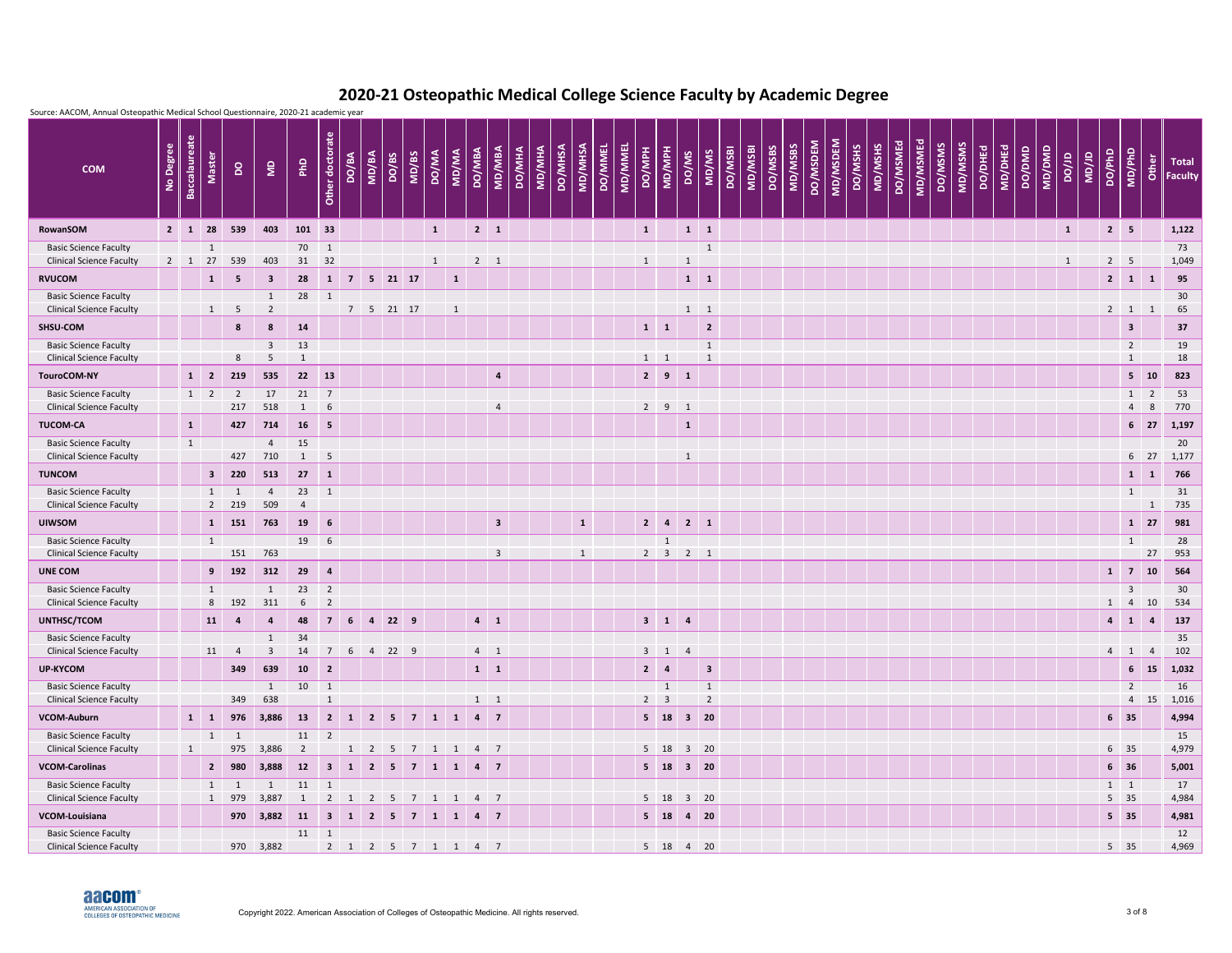| Source: AACOM, Annual Osteopathic Medical School Questionnaire, 2020-21 academic year |           |                      |                   |                |                        |                |                                                       |                |                |                            |                |              |                |                        |        |                |               |                |                |                                  |               |                             |              |              |         |                 |         |         |          |          |              |         |          |          |         |         |         |                |        |              |       |                         |                            |                         |       |                                     |
|---------------------------------------------------------------------------------------|-----------|----------------------|-------------------|----------------|------------------------|----------------|-------------------------------------------------------|----------------|----------------|----------------------------|----------------|--------------|----------------|------------------------|--------|----------------|---------------|----------------|----------------|----------------------------------|---------------|-----------------------------|--------------|--------------|---------|-----------------|---------|---------|----------|----------|--------------|---------|----------|----------|---------|---------|---------|----------------|--------|--------------|-------|-------------------------|----------------------------|-------------------------|-------|-------------------------------------|
| <b>COM</b>                                                                            | No Degree | <b>Baccalaureate</b> | <b>Master</b>     | $\mathsf{S}$   | $\epsilon$             | PhD            | ate<br>$\ddot{\mathbf{e}}$<br>la <sup>l</sup><br>Othe | DO/BA          | MD/BA          | DO/BS                      | MD/BS          | DO/MA        | <b>AM/AM</b>   | <b>DO/MBA</b>          | MD/MBA | <b>DO/MHA</b>  | <b>MD/MHA</b> | <b>DO/MHSA</b> | <b>MD/MHSA</b> | <b>MD/MMEL</b><br><b>DO/MMEL</b> | <b>HdM/OQ</b> | MD/MPH                      | DO/MS        | MD/MS        | DO/MSBI | I <b>RSM/GM</b> | DO/MSBS | MD/MSBS | DO/MSDEM | MD/MSDEM | DO/MSHS      | MD/MSHS | DO/MSMEd | MD/MSMEd | DO/MSMS | MD/MSMS | DO/DHEd | <b>MD/DHEd</b> | DO/DMD | and/aw       | ar/oa | ar/aw                   | DO/PhD                     | MD/PhD                  | Other | <b>Total</b><br>$\parallel$ Faculty |
| <b>VCOM-Virginia</b>                                                                  |           |                      |                   | 1,000          | 3,888                  | 16             | 3 <sup>1</sup>                                        | $\blacksquare$ | $\overline{2}$ | 5 <sub>5</sub>             | $\overline{7}$ | $1 \quad 1$  |                | $4 \overline{7}$       |        |                |               |                |                |                                  |               | $5 \quad 18$                |              | $3 \quad 20$ |         |                 |         |         |          |          |              |         |          |          |         |         |         |                |        |              |       |                         | $5 \quad 36$               |                         |       | 5,022                               |
| <b>Basic Science Faculty</b>                                                          |           |                      |                   | $\overline{2}$ |                        | 14             | $\overline{1}$                                        |                |                |                            |                |              |                |                        |        |                |               |                |                |                                  |               |                             |              |              |         |                 |         |         |          |          |              |         |          |          |         |         |         |                |        |              |       |                         |                            |                         |       | 18                                  |
| <b>Clinical Science Faculty</b>                                                       |           |                      |                   | 998            | 3,887                  | $\overline{2}$ | $\overline{2}$                                        |                | 2              | - 5                        | $\overline{7}$ | 1            | $\mathbf{1}$   | 4 7                    |        |                |               |                |                |                                  |               | $5$ 18                      |              | $3 \quad 20$ |         |                 |         |         |          |          |              |         |          |          |         |         |         |                |        |              |       |                         | 5 36                       |                         |       | 5,004                               |
| <b>WCUCOM</b>                                                                         |           |                      |                   | 25             | 12                     | 15             | $\overline{2}$                                        |                |                |                            |                |              |                | $\mathbf{1}$           |        |                |               |                |                |                                  |               |                             |              |              |         |                 |         |         |          |          |              |         |          |          |         |         |         |                |        |              |       |                         |                            | $\overline{\mathbf{3}}$ |       | 58                                  |
| <b>Basic Science Faculty</b>                                                          |           |                      |                   | $\overline{3}$ | $\mathbf{R}$           | $11$ 1         |                                                       |                |                |                            |                |              |                |                        |        |                |               |                |                |                                  |               |                             |              |              |         |                 |         |         |          |          |              |         |          |          |         |         |         |                |        |              |       |                         |                            | $\overline{3}$          |       | 21                                  |
| <b>Clinical Science Faculty</b>                                                       |           |                      |                   | 22             | $\mathbf{q}$           |                | $\overline{1}$                                        |                |                |                            |                |              |                | $\mathbf{1}$           |        |                |               |                |                |                                  |               |                             |              |              |         |                 |         |         |          |          |              |         |          |          |         |         |         |                |        |              |       |                         |                            |                         |       | 37                                  |
| Western U/COMP                                                                        |           |                      | 17                | 814            | 1,532                  |                | 34 14                                                 |                |                |                            |                |              | 6 <sup>1</sup> | $2 \mid 13$            |        |                |               |                |                |                                  |               | 14 37                       |              | 13 19        |         |                 |         |         |          |          | $\mathbf{1}$ |         |          |          |         |         |         |                |        | $\mathbf{1}$ |       | $\overline{\mathbf{3}}$ | $\overline{\phantom{a}}$ 3 | 25                      |       | 2,548                               |
| <b>Basic Science Faculty</b>                                                          |           |                      | 1                 |                |                        | 25             | $\overline{1}$                                        |                |                |                            |                |              |                |                        |        |                |               |                |                |                                  |               |                             |              |              |         |                 |         |         |          |          |              |         |          |          |         |         |         |                |        |              |       |                         |                            | $\overline{2}$          |       | 30 <sup>°</sup>                     |
| <b>Clinical Science Faculty</b>                                                       |           |                      | 16                | 814            | 1,531                  | 9              | 13                                                    |                |                |                            |                |              |                | $6 \qquad 2 \qquad 13$ |        |                |               |                |                |                                  |               | 14 37                       |              | 13 19        |         |                 |         |         |          |          | $\mathbf{1}$ |         |          |          |         |         |         |                |        | 1            |       | $\overline{3}$          | $\overline{\mathbf{3}}$    | 23                      |       | 2,518                               |
| <b>WVSOM</b>                                                                          |           |                      | $\mathbf{1}$      | 27             | 6                      | 24             | $\mathbf{1}$                                          | 6              | $4 \quad 15$   |                            |                | $\mathbf{1}$ |                |                        |        |                |               |                |                |                                  | $\mathbf{1}$  |                             | $\mathbf{1}$ |              |         |                 |         |         |          |          |              |         |          |          |         |         |         |                |        |              |       |                         |                            | $\mathbf{1}$            |       | 88                                  |
| <b>Basic Science Faculty</b>                                                          |           |                      | $\overline{1}$    |                | $\overline{2}$         | 20             |                                                       |                |                |                            |                |              |                |                        |        |                |               |                |                |                                  |               |                             |              |              |         |                 |         |         |          |          |              |         |          |          |         |         |         |                |        |              |       |                         |                            | $\mathbf{1}$            |       | 24                                  |
| <b>Clinical Science Faculty</b>                                                       |           |                      |                   | 27             |                        |                |                                                       | 6              | $\overline{4}$ | 15                         |                |              |                |                        |        |                |               |                |                |                                  |               |                             |              |              |         |                 |         |         |          |          |              |         |          |          |         |         |         |                |        |              |       |                         |                            |                         |       | 64                                  |
| <b>Total by Academic Degree</b>                                                       |           | $2 \mid 89$          |                   |                | 344 16,937 35,657      | 1,231 366      |                                                       | 28             |                | 46 105                     | 66             | 13           | 15             | 42                     | 83     | $\overline{4}$ |               | $22 \t 6$      |                |                                  |               | 98 193 154 140              |              |              |         |                 |         |         |          |          | $\mathbf{1}$ |         | $70$ 1   |          |         |         |         |                |        | $6 \quad 2$  |       | 12                      |                            | 62 318 256              |       | 56,369                              |
| <b>Basic Science Faculty</b>                                                          |           |                      | $7 \overline{37}$ | 31             | 84                     | 1,000 51       |                                                       |                | $\mathbf{1}$   |                            |                |              |                |                        |        |                |               |                |                |                                  |               | $1 \quad 5 \quad 1 \quad 4$ |              |              |         |                 |         |         |          |          |              |         |          |          |         |         |         |                |        |              |       |                         |                            | $2 \quad 53$            | 13    | 1,290                               |
| <b>Clinical Science Faculty</b>                                                       |           |                      |                   |                | 2 82 307 16,906 35,573 |                |                                                       |                |                | 231 315 28 45 105 66 13 15 |                |              |                | 42 83                  |        | -4             |               | $22 \t 6$      |                |                                  |               | 97 188 153 136              |              |              |         |                 |         |         |          |          | 1            |         | 70 1     |          |         |         |         |                |        | $6 \quad 2$  |       | 12                      |                            |                         |       | 60 265 243 55,079                   |

Note: In 2019, the Annual Survey Faculty by Academic Degrees section was modified to reflect academic degrees COMs report as offered through Allied Health and Dual Degree programs for osteopathic medical students. This cha and two, how many faculty COMs have to support osteopathic medical students currently attending such programs.

Note: Figures have been rounded.

Note: Zeroes omitted for viewing ease.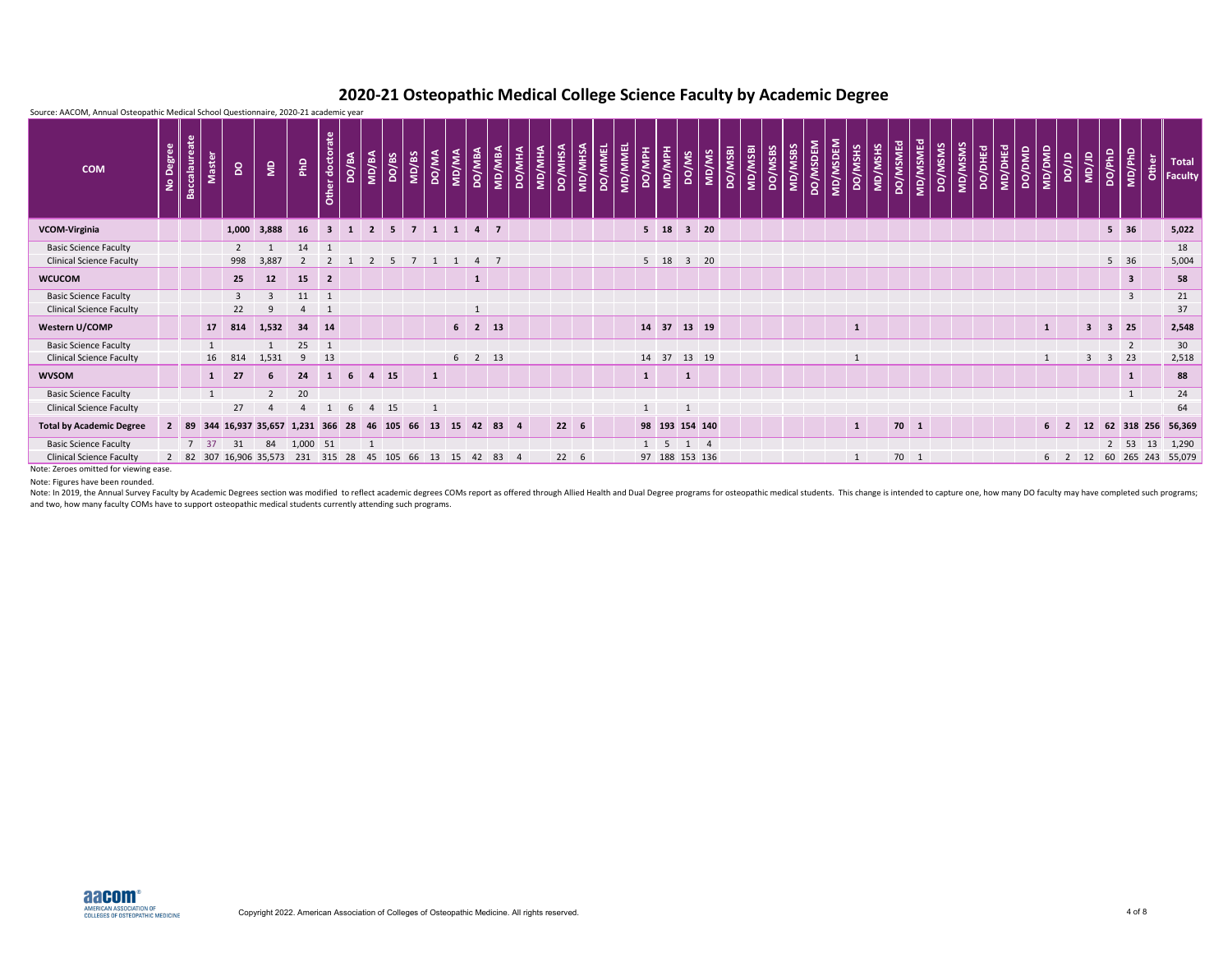#### **Osteopathic Medical College Science Faculty Comparison**

Source: AACOM, Annual Osteopathic Medical School Questionnaire, 2020-21 academic year



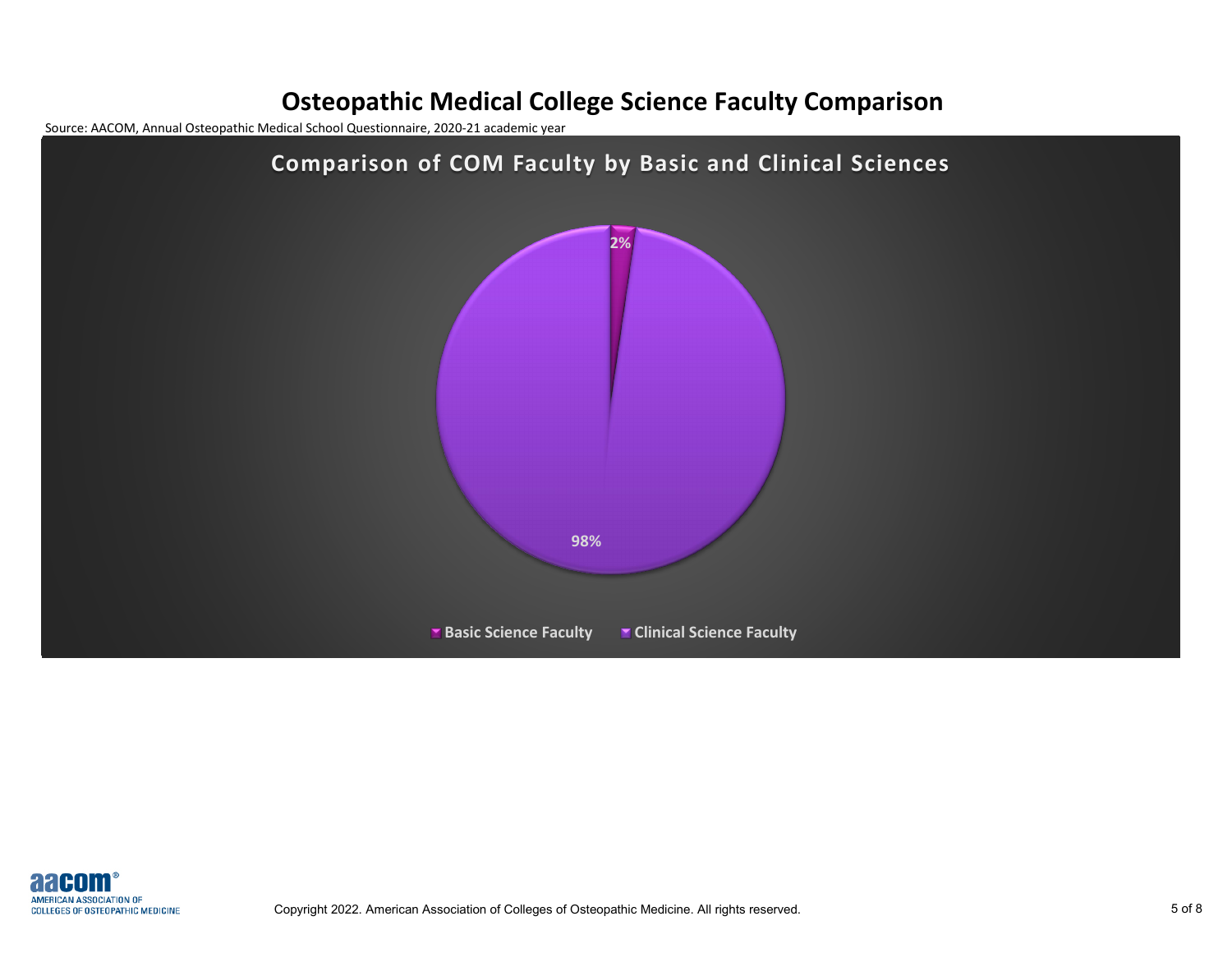#### **Osteopathic Medical College Science Faculty Comparison of Academic Degrees**

Source: AACOM, Annual Osteopathic Medical School Questionnaire, 2020-21 academic year



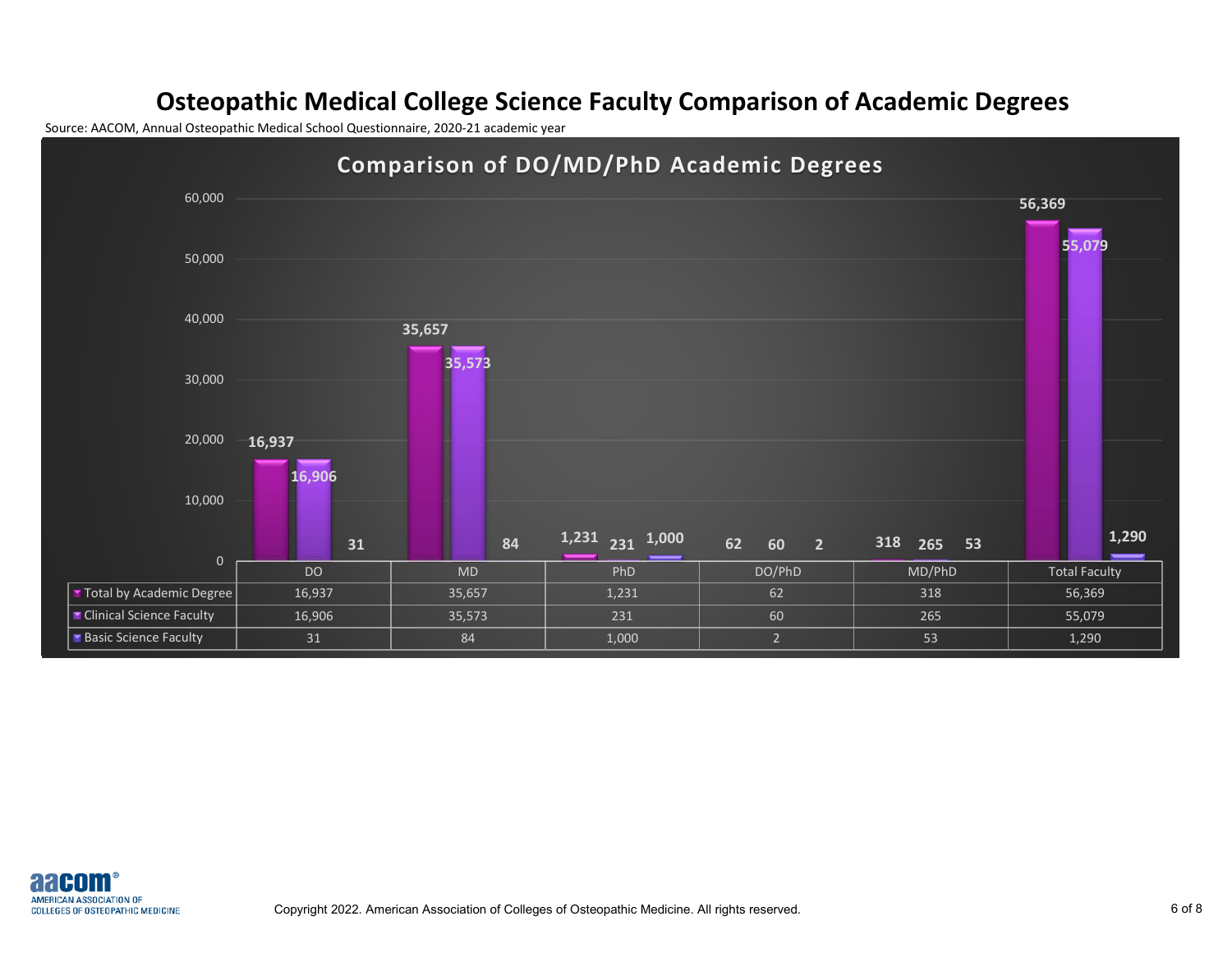#### **Osteopathic Medical College Science Faculty Comparison of Academic Degrees**

Source: AACOM, Annual Osteopathic Medical School Questionnaire, 2020-21 academic year



Note: The sequence of academic degrees is largest to smallest value. When comparing value of Faculty by Academic Degrees for every report year, please make note that the sequence of academic degrees vary according to largest to smallest value.